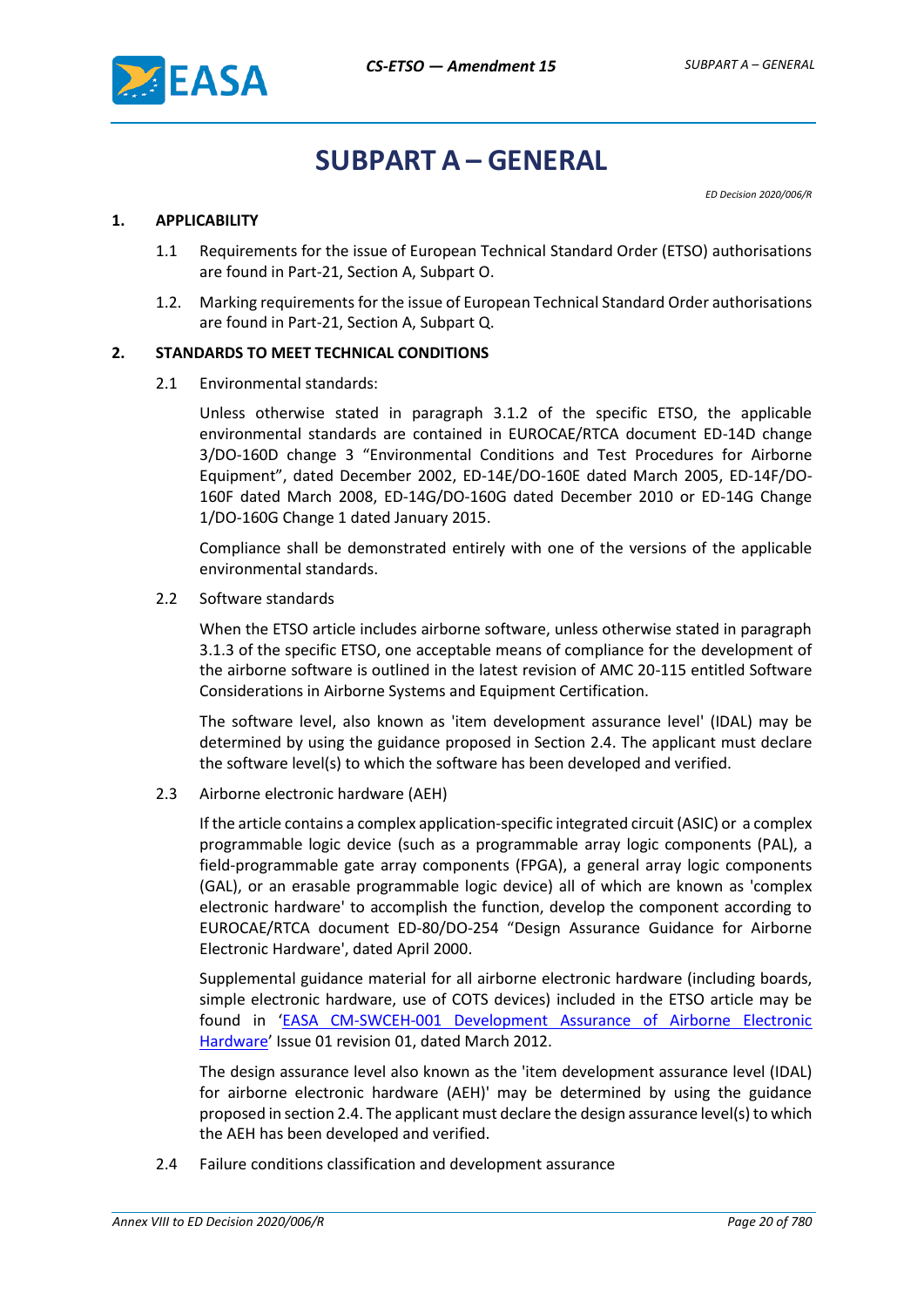During the development of an ETSO article, consideration should be given to failure conditions, and the ETSO article should then be developed in accordance with the possible effects of those failure conditions at the system and aircraft levels (see AMC CSxx.1309 for further guidance; for CS-23 aircraft, further guidance can be found in FAA AC 23.1309-1E).

The ETSO article shall be developed according to, at least, the development assurance level appropriate to the failure condition classifications expected for the intended installation.

Where the effects at system or aircraft level are not known, due to non-availability of aircraft or system design data, assumed failure classifications may be used but at a minimum to the level required in the ETSO.

Classification of failure conditions at the level of the ETSO article may change as a result of particular aircraft installation architecture and characteristics.

EUROCAE/SAE document ED-79A/ARP 4754A 'Guidelines for development of civil Aircraft and Systems' dated December 2010 may be used to assign the development assurance level of the ETSO article, software and AEH. The document may be used as well as guidance to ensure a proper development, validation and verification of the ETSO article and its functional requirements.

2.5 ETSO article using an ETSO-2C153-authorised IMA platform or module

When the ETSO article implements one (or several) ETSO-2C153-authorised integrated modular avionics (IMA) platforms/modules and for which the applicant seeks compliance credit from this (these) ETSOA authorisation(s) to demonstrate compliance with one or several functional ETSO standard(s), the applicant shall apply for authorisation to the ETSO-C214 standard, together with the intended functional ETSO standard(s).

Note: A functional ETSO standard is any ETSO standard of CS-ETSO describing an 'aircraft' function, i.e. typically the majority of all ETSO standards except **ETSO-2C153** and **ETSO-**C214.

2.6 Information security protection

An ETSO article may be designed with a security assurance level (SAL) that is appropriate for specified security measures, according to the procedure provided in AMC 20-42.

## **3. ADDITIONAL INFORMATION**

- 3.1 In some ETSO's, reference is made to an associated FAA standard and in these cases the FAA standard is attached to the ETSO. Where in the associated "FAA" standard, reference is made to "FAA" of "FAR", it should be substituted by the equivalent reference, "Agency" or "Part/CS".
- 3.2 Standards documents referred to in this CS-ETSO may be purchased or obtained from the following organisations:
	- EUROCAE documents may be purchased from:

European Organisation for Civil Aviation Equipment 9-23 rue Paul Lafargue, "Le Triangle" building, 93200 Saint-Denis, France. Telephone: : +33 1 49 46 19 65 (E-mail[: eurocae@eurocae.net,](mailto:eurocae@eurocae.net) website[: www.eurocae.net\)](http://www.eurocae.net/)

— RTCA documents may be purchased from: